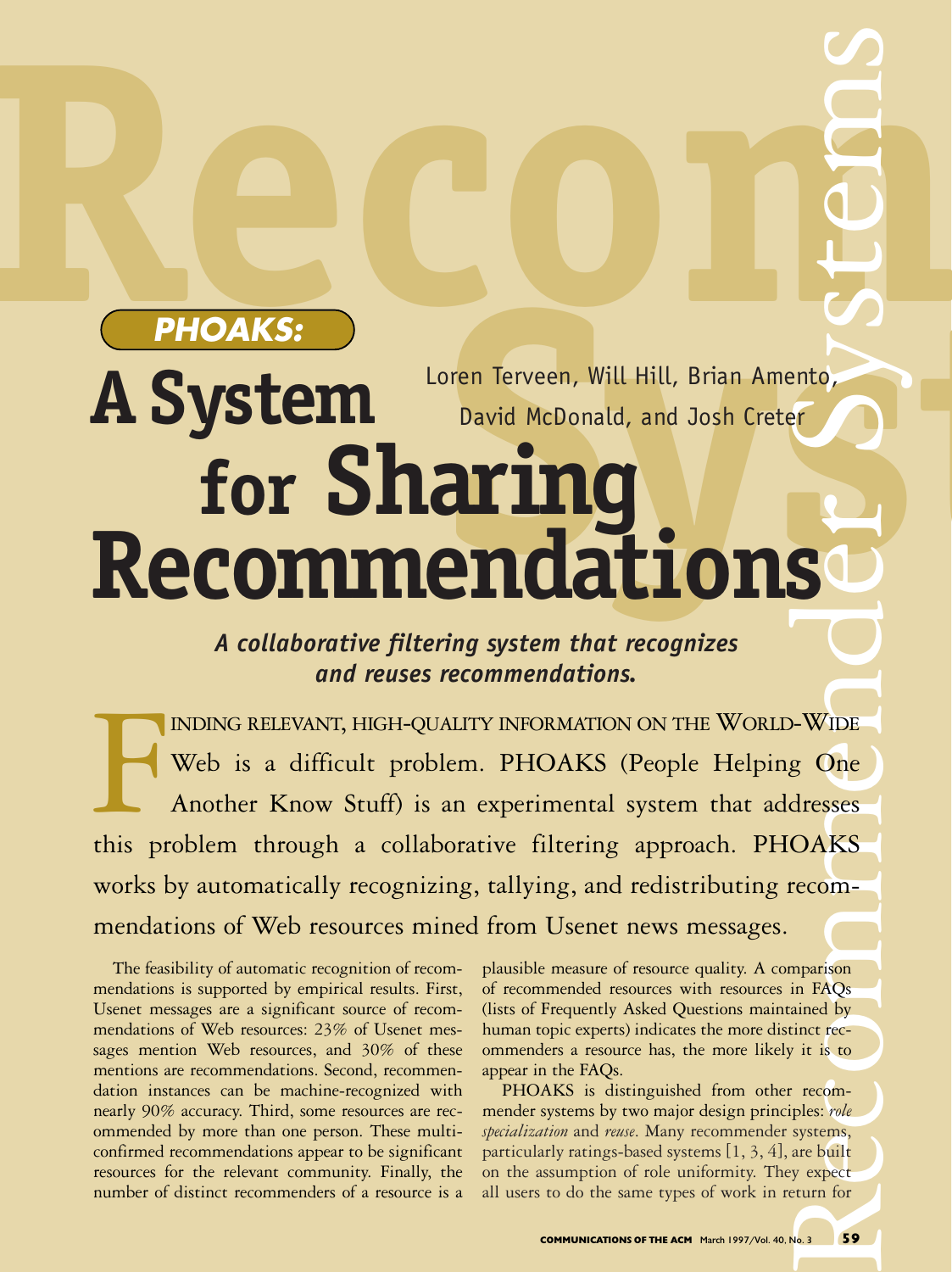

Figure 1. The distribution of doubly confirmed recommendations



Figure 2. Comparing recommended resources to FAQ resources

the same types of benefits. In the case of ratingsbased systems, for example, everyone rates objects of interest. Yet there is evidence that people naturally prefer to play distinct producer/consumer roles in the information ecology [2]; in particular, only a minority of people expend the effort of judging information and volunteering their opinions to others. Independently, we have observed such role specialization in Netnews; authors volunteer long lists of recommended Web resources at a stable, but low, rate. PHOAKS assumes the roles of recommendation provider and recommendation recipient are specialized and different. PHOAKS reuses

recommendations from existing online conversations. This reuse requires no extra work from providers and no judgments of information quality from PHOAKS users, another difference with ratings-based systems.

The PHOAKS system contains six months or more of recommendations and associated data for about 1,500 newsgroups. Thousands of new opinions about Web resources are added weekly. 1

#### **What Counts as a Recommendation?**

The basic idea of collaborative filtering is people recommending items to one another. Readers of Usenet news know this is a normal practice in newsgroups. Posters often volunteer their impressions and opinions about all sorts of items, including Web pages. They may state what a page is useful for and how useful it is. PHOAKS searches messages for mentions of Web pages (URLs) and counts a mention as a recommendation if it passes a number of tests. First, the message must not be cross-posted to too many newsgroups. Messages posted to a large number of groups are so general they are not likely to be thematically close to any of the groups. Second, if the URL is part of a poster's signature or signature file, it is not counted as a recommendation. Third, if the URL occurs in a quoted section of a previous message, it is ruled out. Fourth, if the textual context surrounding the URL contains word markers that indicate it is being recommended and does not contain makers that indicate it is being advertised or announced, then it is categorized as a recommendation. We have developed rather complicated categorization rules that implement this basic strategy to distinguish the different purposes for which Web resources are mentioned.

In a representative sample of 1.3 million messages processed between February and August of 1996, 23% of the messages mention Web resources, with computer- and science-related groups having a slightly higher percentage and recreational groups a slightly lower percentage.

FTER MUCH ANALYSIS, TESTING, AND ITERATION of our categorization rules, we have developed a fairly accurace rule set. There are two aspects of accuracy: *precision* (the percentage of resources the of our categorization rules, we have developed a fairly accurate rule set. There are two aspects rules classify into a certain category that actually

<sup>1</sup> PHOAKS is available at http://www.phoaks.com/phoaks/. As of December 1996, more than 3,000 visitors access recommendations each day.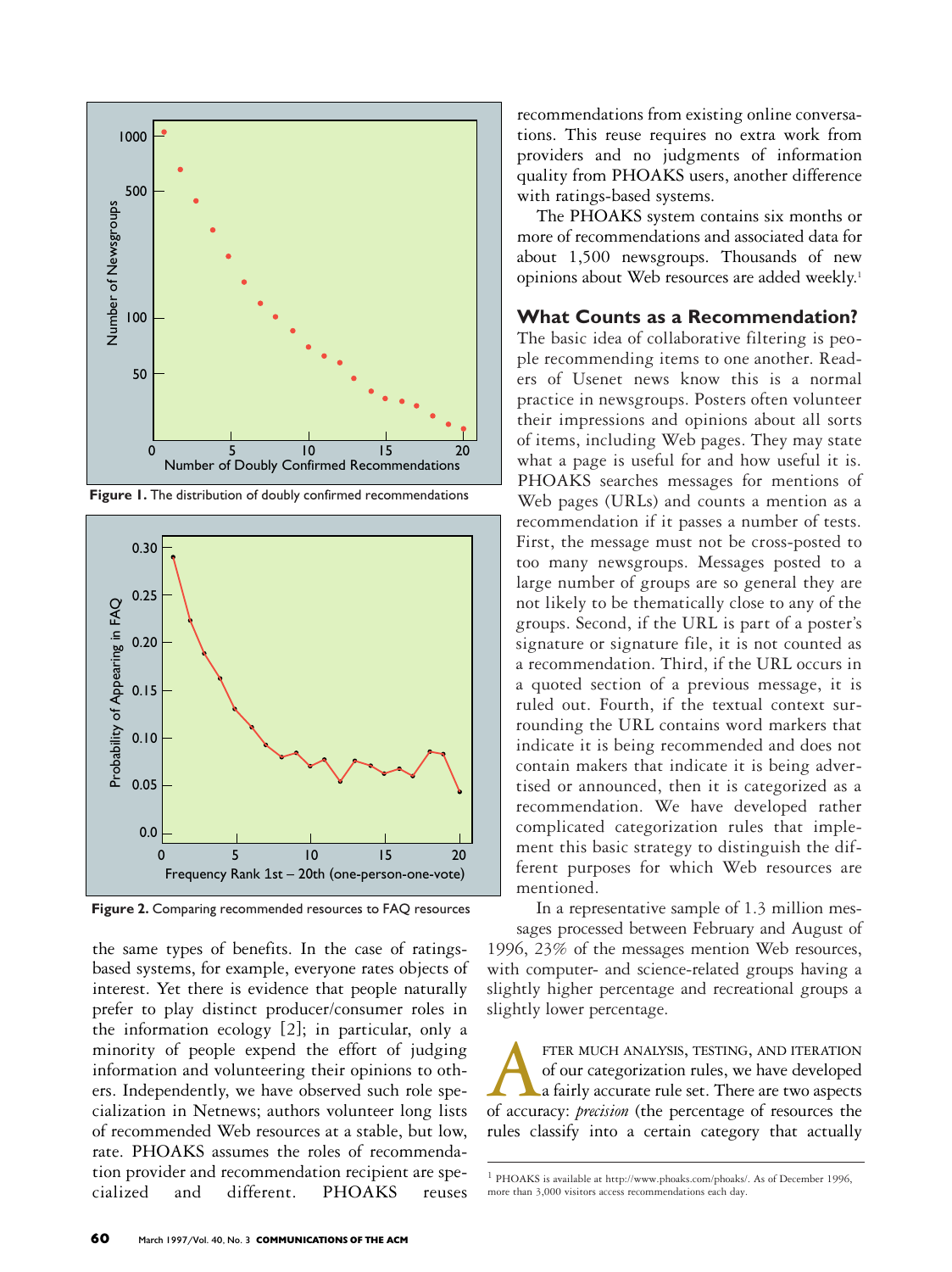## belong to the category) and *recall* (the percentage of *of techniques for generating PHOAKS consists of a general architecture for filtering information from electronic messages and a set*

resources that belong to a category that the rules actually classify into that category). A validation study of recognizing recommendations have 88% precision and 87% recall.

TOW SHOULD WE RANK RECOMMENDED resources within a newsgroup? In other words, how can we automatically compute an approximate measure of resource quality? We resources within a newsgroup? In other words, how can we automatically compute selected the number of distinct recommenders of a



Figure 3. PHOAKS resource summary page

resource as a measure. This metric values independent opinions in estimating the worth of a resource. We have done an analysis that focuses on resources with at least three recommenders—"doubly confirmed" recommendations. Figure 1 shows, for a set of 1,042

any classity into that category). A vandation study of **and managing dynamic** *Web-based interfaces.*

> newsgroups with at least 20 recommended resources, the number of newsgroups that have from 1 to 20

doubly confirmed recommendations. For example, 429 newsgroups had at least three doubly confirmed recommendations, 217 had at least five, and 68 had at least 10.

How can we tell whether the number-ofrecommenders metric is a good one? To try to answer this question, we analyzed the intersection between resources recommended on Usenet (that were not in FAQ messages) and resources in newsgroup FAQs. We obtained FAQs by tailoring the basic PHOAKS message-filtering architecture to identify Usenet messages that posted FAQs. Since FAQs contain the kind of information a human topic expert thinks is of appropriate quality and relevance, we consider FAQs an appropriate baseline for judging the quality of resources our rules classify as recommendations.

Figure 2 shows the intersection between recommended resources and FAQ resources for 313 newsgroups (groups for which we had both FAQs and recommendation data). The X axis shows resources as ranked from 1 to 20 by the number-of-recommenders measure, and the Y axis shows the percentage of resources from each rank present in the related FAQ(s). For example, 29% of the 313 top-ranked resources, 22% of the 313

second-ranked resources, and 19% of the 313 thirdranked resources occur in the relevant FAQ(s). The graph shows the more distinct recommenders a resource has, the more likely it is to appear in the FAQ. Thus, the number-of-recommenders measure appears to be consistent with human judgments of quality.